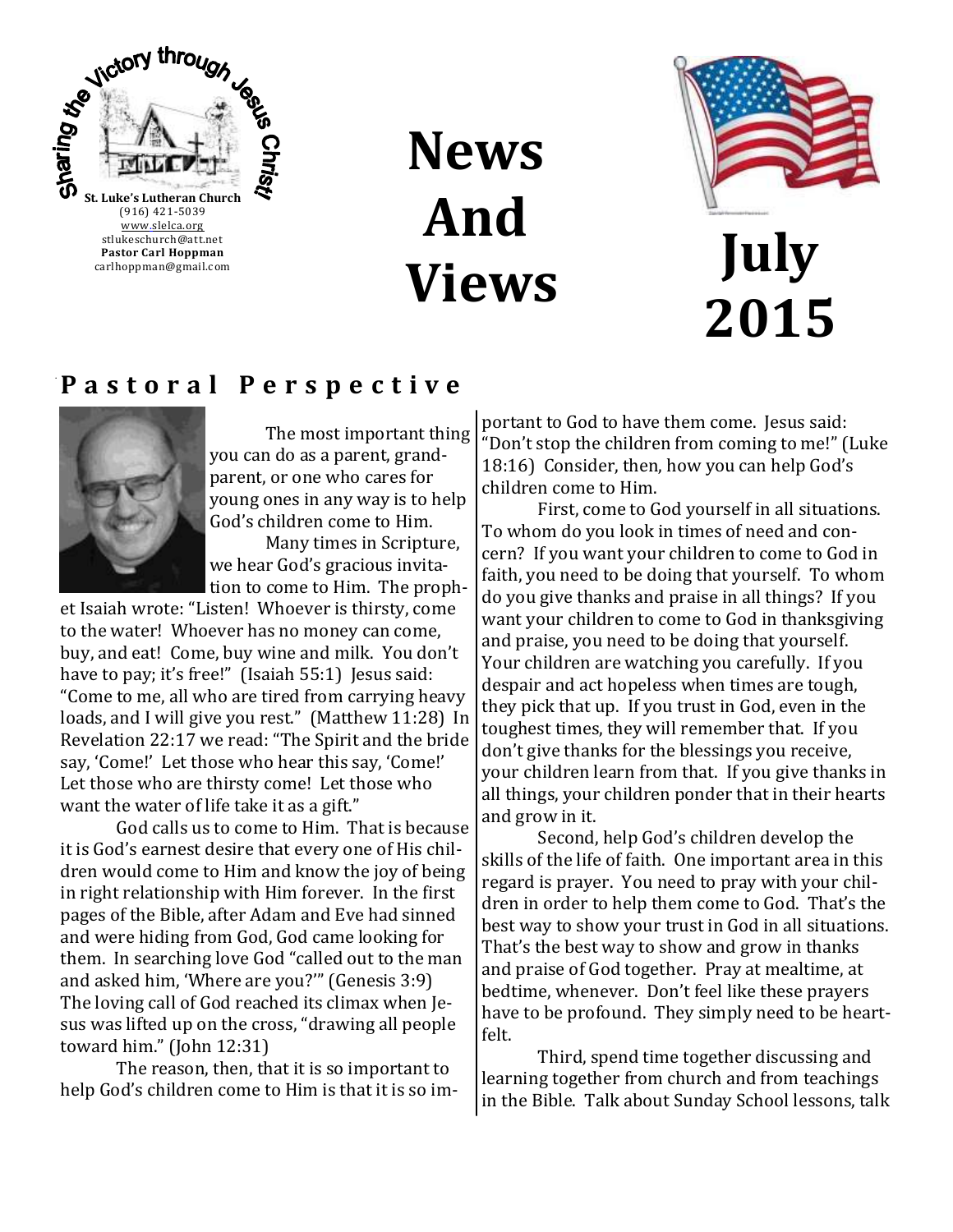about children's sermons, read the Bible together, read Bible storybooks or books based on Bible, view Bible videos together and discuss them. Do whatever works for you, but make discussion of the faith a family thing. and prayer. Master of Ceremonies Howard Triebwasser, proceeded to introduce and recognize special guests: Bishop Mark Holmerud and wife Debbi

Fourth, help God's children come to him in service to others. Take part together in caring and sharing projects. Teach your children to give freely and naturally from what they receive as a matter of faith. Help your children feel and act on compassion for others in need.

Finally, realize and allow that your children are, in truth, God's children. God has a special purpose and ministry for each of His children. Your work is to help God's children come to Him so they can grow in God's plan and purpose for them. God bless you in this very special ministry.

Spreading, Serving and Sharing with you,

*Pastor Carl*



#### **ST. LUKE'S CELEBRATES 90TH ANNIVERSARY**

On June 7th, 2015, 265 members, guests and friends cele-

brated this historical occasion.

The day started with an inspirational and joyous worship service at 10:30 AM led by Pastor Carl Hoppman. Presiding minister, Bishop Mark Holmerud, of the Sierra Pacific Synod, delivered an inspirational message. Musical presentations by the Bell Choir, Children's Choir, and the Chapel Choir were enjoyed by all.

Following the service in the sanctuary, attendees proceeded to Schultz Hall for a delicious lunch prepared by volunteers of the Church. While moving through the serving area everyone enjoyed music by the Sacramento Youth Band under the direction of Micah Dugan.

The program following lunch was opened by

Paul Maki, Church Council President, with welcome

Carole Schultz, daughter-in-law of Pastor Arnold Schultz Albert Lundeen, son of Pastor Wally Lundeen Sylvia Kohler, wife of Pastor Ad Kohler Pastor Ron Zoesch and wife Robin Pastor Tom Unmacht Pastor Stan Niemi and wife Kris Pastor Bob Janes and wife MaryAnn

Pastor Carl then talked about St. Luke's Mission Focus. Howard Triebwasser introduced members of St. Luke's who shared their personal stories of St. Luke's and their visions for the congregation:

Don Miller Steven Lee Ron Webb Mary Frances Harris Larry Dockter Triss Hoppman

During the program and stories a drawing of various prizes was held and conducted by Larry Dockter. Pastor Carl then introduced members of Narcotics Anonymous and presented many gift cards which had been donated by St. Luke's members.

A special reading of the St. Luke's Anniversary Hymn was made by Ron Webb.

The program concluded with Bishop Holmerud offering words of encouragement and blessing.

The entire celebration was a collaborative effort by many volunteer members of St. Luke's for which I sincerely thank and appreciate their efforts. This was a success.

We truly had a time of thanksgiving and celebration for what the Lord has accomplished through us these last 90 years.

*Howard Triebwasser*, Chairman, 90th Anniversary Committee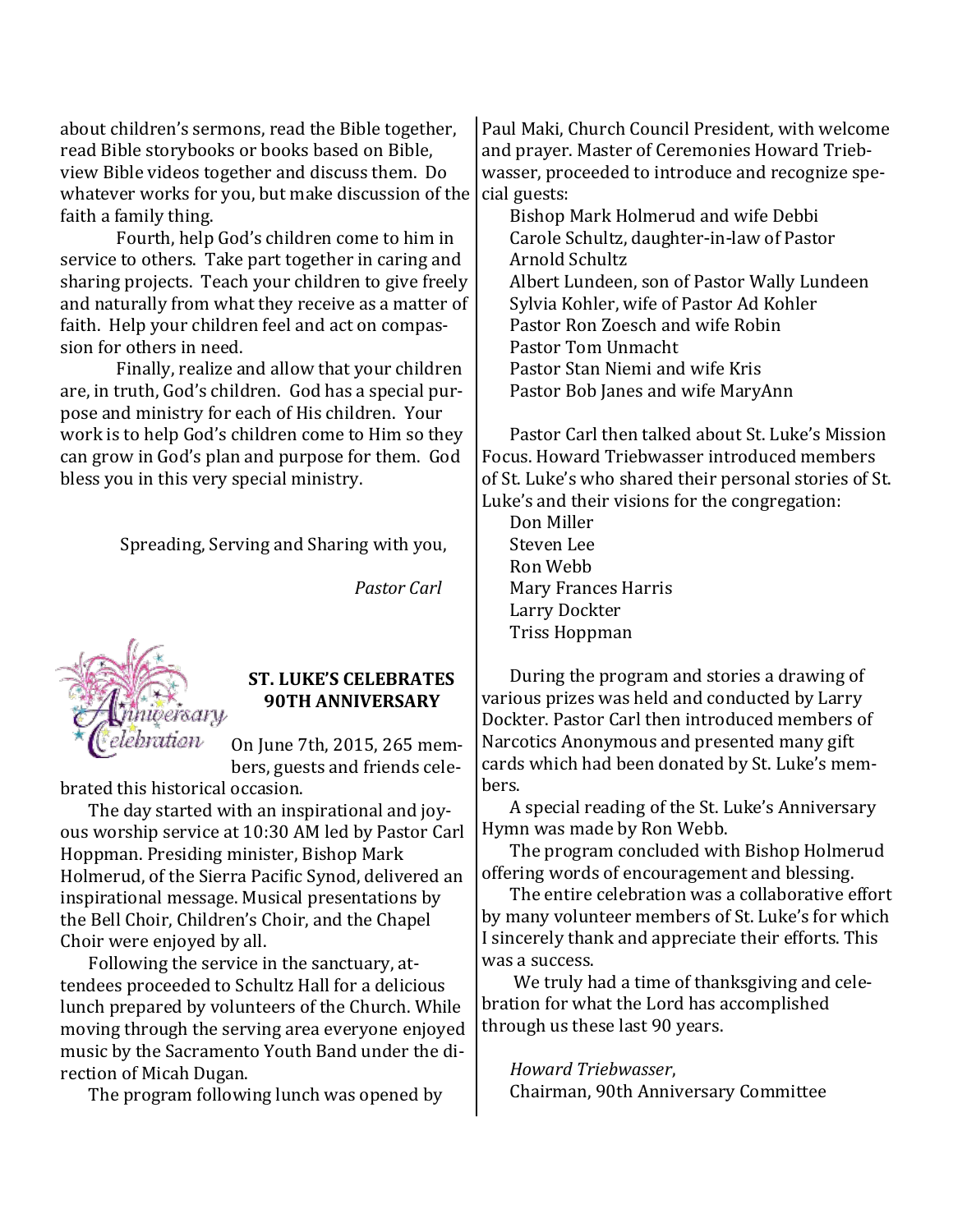

It's called the Dog Days of Summer. July is hot, hot in Sacramento. But, it is also the time when everything grows. Therefore, July is a great time to grow in your faith as

well. Again this year we will have an educational program and potluck called, "Wednesdays in July". It starts July 8 and continues July 15, 22 and 29. It will start at 6:30 p.m. with a potluck , followed by study and conversation, and conclude no later than 7:45.

This year we will focus on being, "Claimed, Gathered and Sent". It is a study initiated by our ELCA Presiding Bishop Elizabeth Eaton to discuss the strengths of the church, and the opportunities as Lutherans to bring a word of hope to a world that often so desperately needs that Word.

It comes from the Bishop's four foci for our call as the church: 1) We are the Church, which covers our gathering in worship and what it brings to our lives, 2) We are Lutheran which helps us realize the important emphasis of our faith that can be a gift for the universal church, 3) We are the Church Together, which reminds us we cannot simply be islands onto ourselves, but the church is strongest that works together with others, and 4) We are Church For the Sake of the World. This is our call to service and outreach in our community and throughout the world.

This study is meant to be interactive using scriptures and our own experiences to share and strengthen one another. While we encourage your participation in each session, if you need to miss a time, each will be self-contained. Pastor Ron Zoesch will lead the study and conversation. Come to Wednesdays in July!





#### **We welcome Lauren**

**Orcutt** as our new church office secretary beginning July 1. Lauren comes to the position with a rich and varied skill set. She has very helpful experience as a teacher/tutor, editor, proofreader, copywriter, and receptionist.

Recently, she did a marvelous job writing the copy for our Web site, www.slelca.org. Make sure to check it out.

Our new office hours, starting July 1, will be Monday through Thursday from 8:45 AM to 12:30 PM. Drop by and welcome Lauren as she undertakes this vital ministry for the mission of our congregation.

Again, we thank Deanna Dockter for her 14 years of dedicated service to the Lord as our church office secretary. You will have opportunity to say thanks to her at the after-worship refreshments on Sunday, July 12.



#### **DINNER/FUNDRAISER AT PALERMO'S RISTORANTE**

We had a wonderful turnout of 40 adults and 2 children. Not only was it a great time of sharing with each other and enjoying a delicious meal, but Palermo's gave us back \$177 (15% of the cost of our food purchases) to use for future church ministries.



Lost, June 7, in kitchen a women's watch.

It was on the windowsill over the main sink.

If you saw it/or found it, please notify the church office.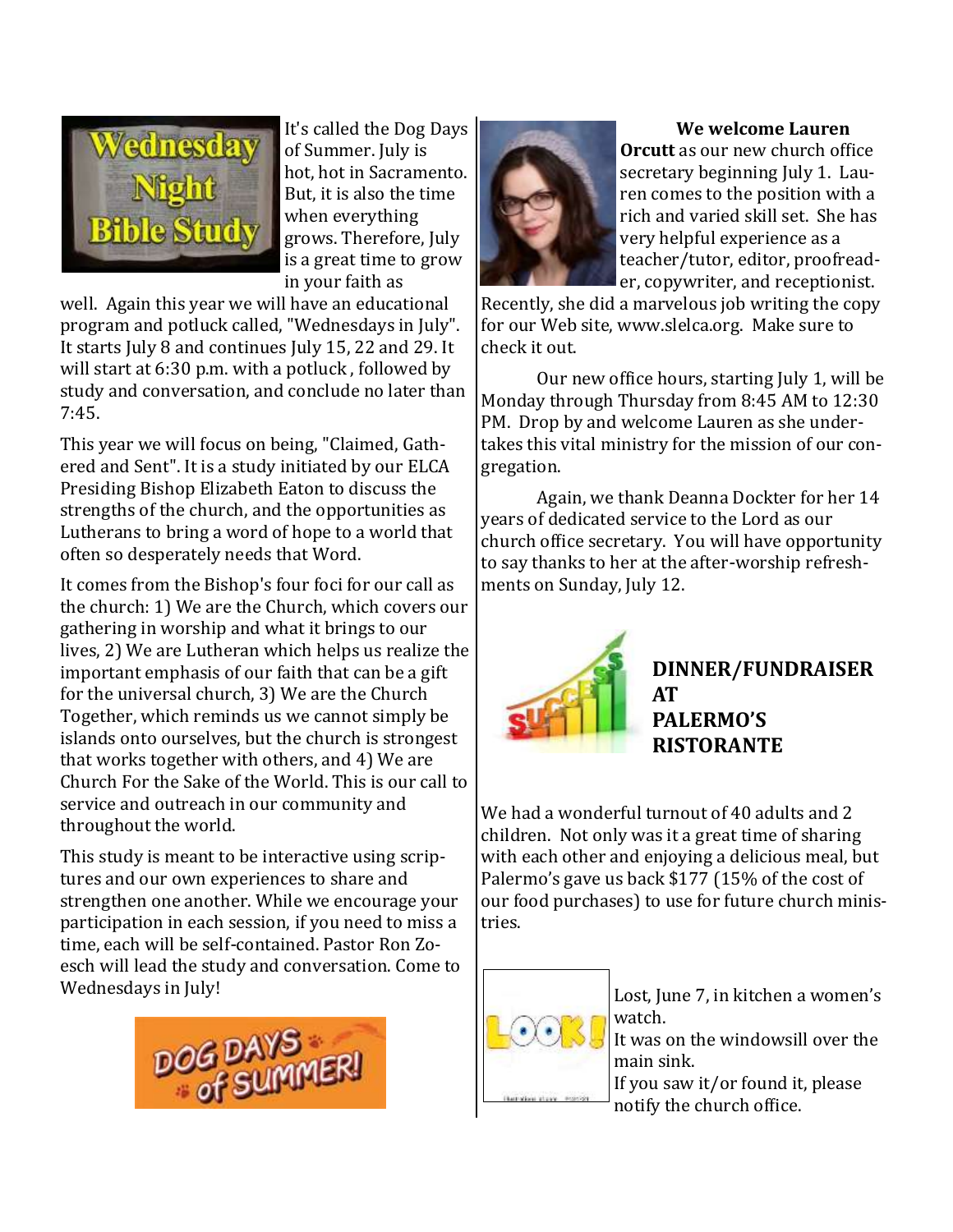

#### **SUMMERTIME TREATS, SUNDAY, JULY 19**

What tastes better when it's hot than an ice cream float? Following the services on Sunday, July 19, the Evangelism Board will be serving up their Annual Root Beer and Or-

ange Soda Floats.

Everyone is invited to come and enjoy these delicious, refreshing treats.



**WHO DOESN'T LIKE SHARING A GOOD MEAL WITH FRIENDS!**

It's time for new sign-ups for our small diner's groups. If you have been a part of one of our past groups, you will want to be sure to stop at the Opportunity Table during July and August and sign up for our new groups that will get together in the fall. Everyone who signs up will be organized into small groups of 6-8 people. Each small group will then get together for meals and/or activities of their choice, once a month, in September, October and November. Some of our past groups have enjoyed inviting others to join them. Some groups have had such a good time that they keep getting together! It really is a fun way to get to know people outside of Sunday worship. **DON'T MISS OUT--**the deadline to sign up is Sunday, August 23.

*Pat Webb*, Chair Evangelism Board



#### **Graduates High School**

**Megan Calleja** Luther Burbank (Granddaughter of Faith Thomas)

**Kyle Cobb** Capitol Christian (Grandson of Chet and Sarah Madison)

**Daniel Encinas** Monterey Trails (Son of Mark and Kristen Encinas)

**Katy Etchison** Elk Grove (Daughter John and Tracy Etchison)

**Hannah Hope Hanson** Yuba City (Granddaughter of Pat Hamilton)

**Myles Madison** Laguna (Grandson of Chet and Sarah Madison)

#### **Graduates College**

**Sarah Johnson** Chapman University Fowler School of Law in Orange, CA—with a Juris Doctor Degree

(Granddaughter of Alvin and Irene Boschee and Niece of Connie Reule)

**Kelly O'Halloran** Northwestern Universi ty School of Law in Chica go--with a Juris Doctor De gree (Granddaughter of Alvin and Irene Boschee and Niece of Connie Reule)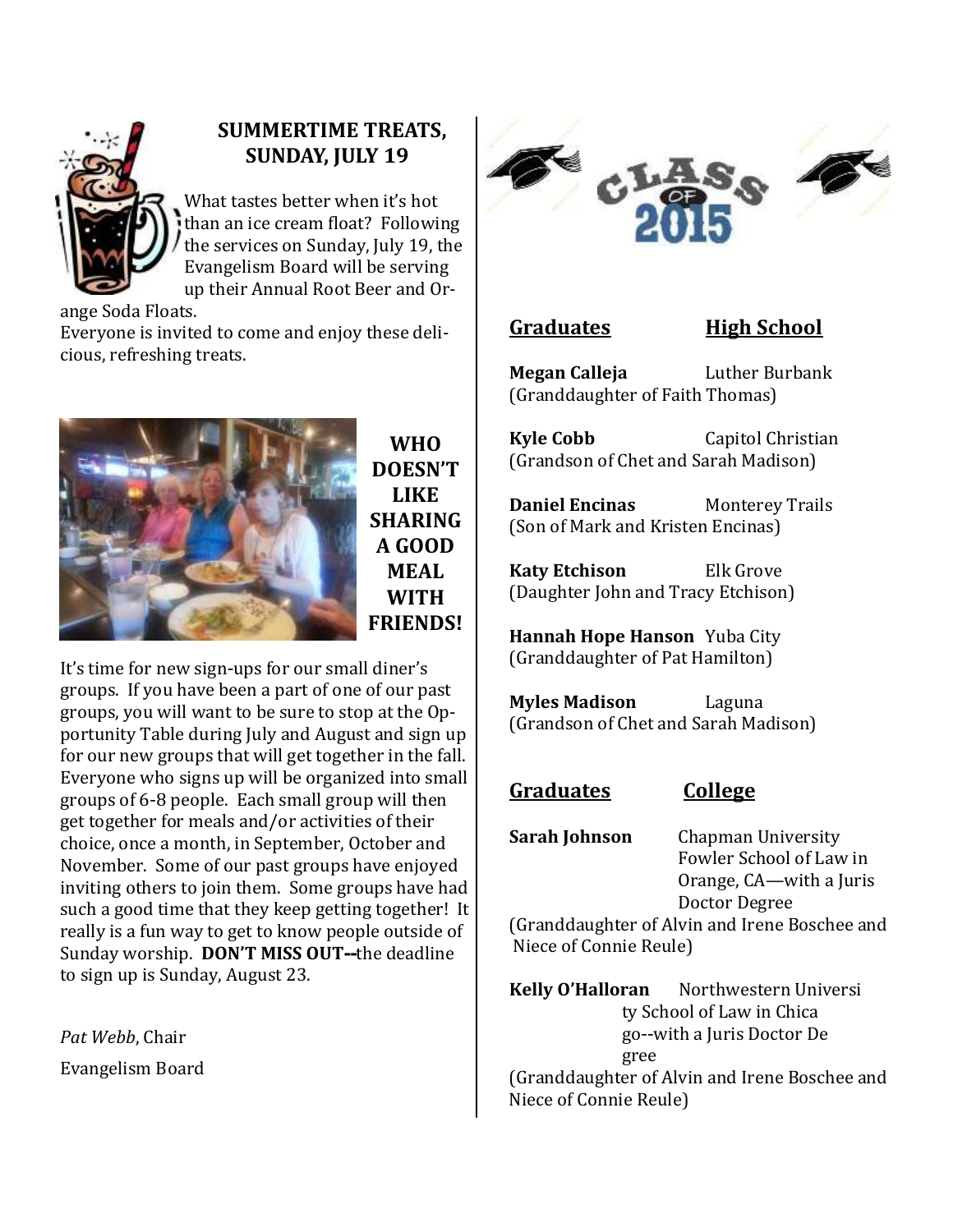

It's that time again to be thinking about the Fall Festival - Saturday, October 3.

Once, again, Judy Saxby and Carol Carney would love to have all those "White Elephants" that

you find between now and then! Please give us gently used items - what we say when we are looking for them ourselves, is: "would I want to buy it?" - if not, we figure others would not either. We will not be selling clothes however we have the barrel for St. John's Shelter in the office and all clothes are greatly appreciated.

Real large items will have to be collected closer to the event, however you can bring smaller items to the church any time - they can be stored upstairs in the loft above the choir bathroom.

We thank you. Your generosity and support have been amazing in the past and we look forward to another great year

If you have any questions or concerns or need help please contact one of us.

*Judy Saxby*  (916)667-9008 krigla646@comcast.net

*Carol Carney*  (916)335-0847 jccarneyonroad@yahoo.com



#### *FINANCIALSECRETARY'S REPORT* **MAY 2015**

### **OFFERINGS** (General

Fund Only)**:**

|                            | <b>This Month</b> | Year to Date |  |
|----------------------------|-------------------|--------------|--|
| <b>Total Offering</b>      | \$19,104          | \$90,671     |  |
| <b>Compared to</b>         | \$3,647           | \$4,217      |  |
| <b>Budget</b>              | 24.0%             | 5.0%         |  |
| <b>Compared to</b>         | \$3,647           | \$5,650      |  |
| 2014                       | 24.0%             | 7.00%        |  |
| <b>Contributors:</b>       |                   |              |  |
| 2015<br>(Current Year)     | 93                | 89 Aver.     |  |
| <b>2014 (Last</b><br>Year) | 96                | 94 Aver.     |  |

Note: Positive values (no +/- sign) means **above**; negative values means **below**.

**Other Special Gifts:** a)Sunday School \$41.41

b)Flowers \$260.00

*Ron Webb* Financial **Secretary**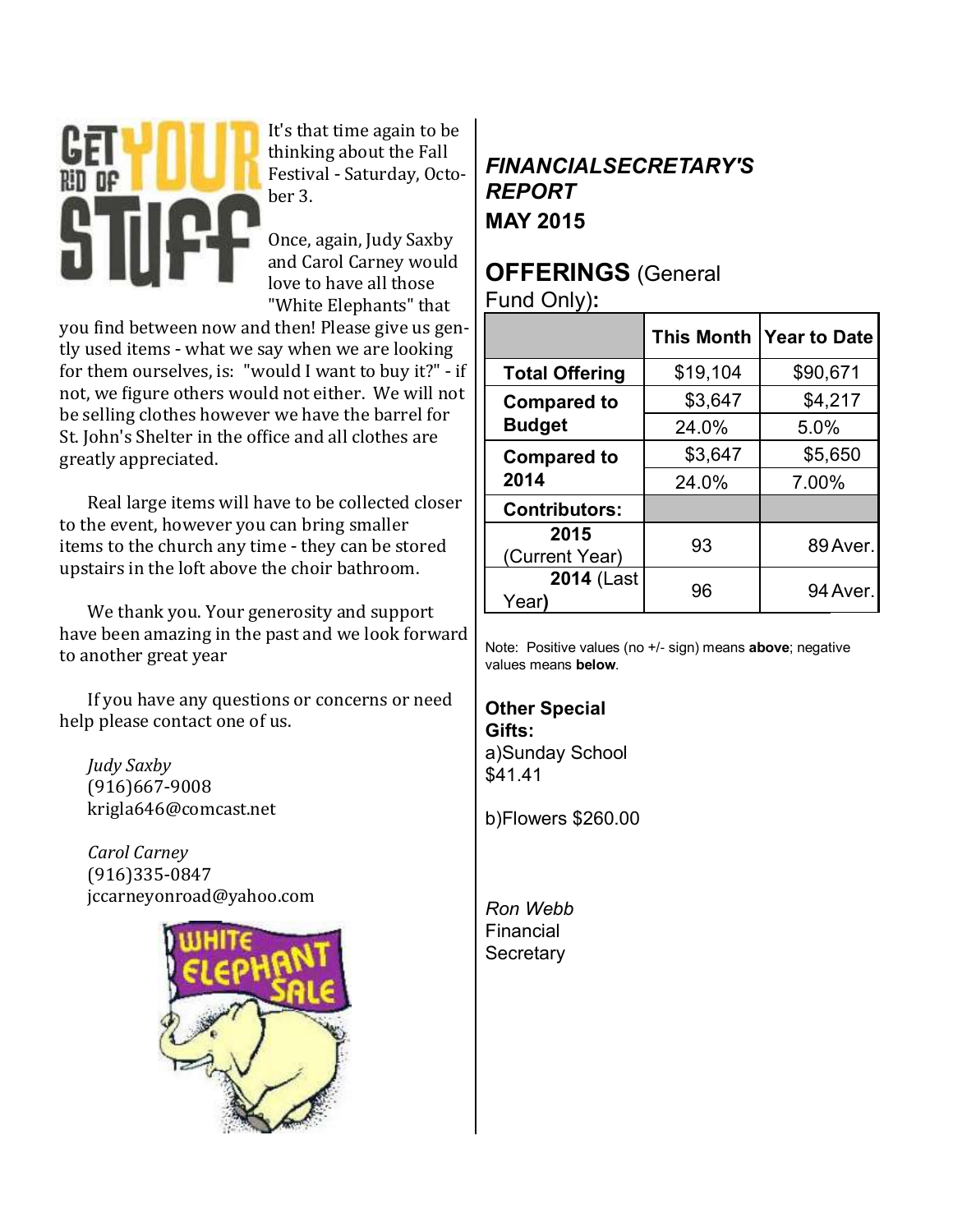

July 3 Ken Lentsch July 4 Harold Sodergren July 5 Bruce Kiser July 6 Cliff Landaker July 7 Bekka Roberts July 7 Lisa Olsen July 8 Rosie Johnson July 16 Al Boschee July 24 Juanita Guilbeau July 26 Bob Janes July 27 Pat Webb July 29 Ron Zoesch

If your birthday is this month and you are not on our list please notify the church office, so we can update our files.



| July 5  | Betty Olson to celebrate Duane and<br>Marlene Kiser's 40th Wedding<br>Anniversary;<br>Larry and Deanna Dockter for<br>Bekka's 7th birthday;<br>Debi Lentsch for Ken's birthday |
|---------|--------------------------------------------------------------------------------------------------------------------------------------------------------------------------------|
| July 12 | Kelly Boyer for God's Grace;<br>Karen Linfor in memory of Jerry's<br>birthday                                                                                                  |
| July 19 |                                                                                                                                                                                |
| July 26 | Ron and Pat Webb for Pat's birthday;<br>Thelma Williams in memory of<br>James Williams                                                                                         |



I would like to thank Linda Olsen, Lois Sherrets, Connie Reule, Nancy Minning, Al Moser, Walt and Pauline Arndt, John Johnsen, Thelma Williams, Mack and Carole Vance, Brenda Sulzman, Kay Yakabe, Dorothy Haney and Carolyn Andrews for all of their volunteer work in the church office while I was secretary. Thank you to my Church Family and Pastor Carl for your friendship during my time as your secretary. I will cherish all the memories. This has been a wonderful journey.

Deanna Dockter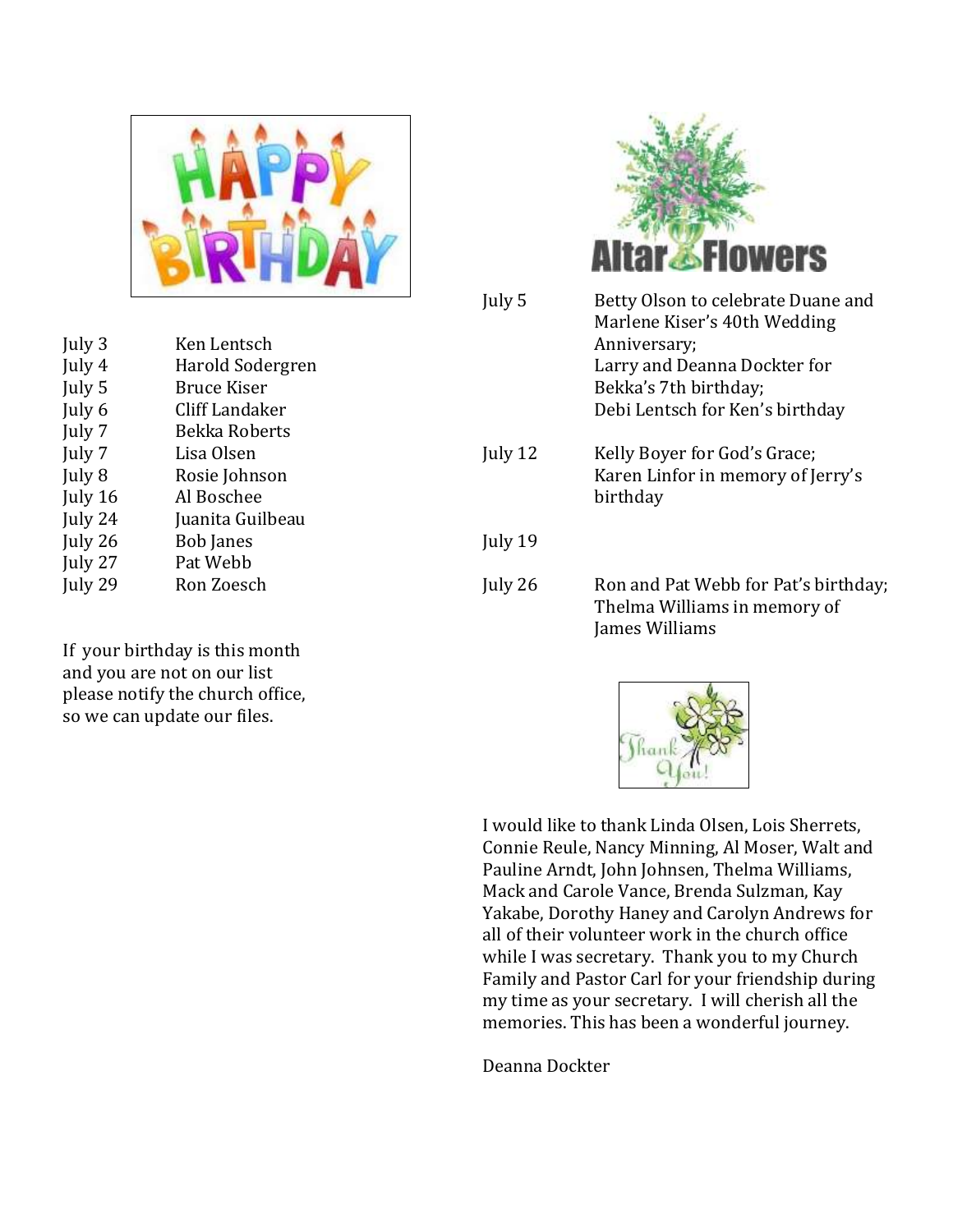## *WORSHIP ASSISTANTS*

|          | <b>Acolytes</b>                    |         | <b>Readers 8:15 AM</b>              |
|----------|------------------------------------|---------|-------------------------------------|
| July 5   | Daniel Encinas                     | July 5  | <b>Kelly Boyer</b>                  |
| July 12  | Isabella Basquez, Elizabeth Wilson | July 12 | Eric Linblade                       |
| July 19  | Amber Mansfield, Angie Martinez    | July 19 | Ron Webb                            |
| July 26  | Joshua Bell, Morgan Furry          | July 26 | Ron Webb                            |
|          |                                    |         |                                     |
|          | <b>Altar Care</b>                  |         | Readers 10:30 AM                    |
| 8:15 AM  | Cheryl Franklin                    | July 5  |                                     |
| 10:30 AM | Connie Reule, Nancy Minning        | July 12 | <b>Tracy Etchison</b>               |
|          |                                    | July 19 | <b>Holly Hoppman</b>                |
|          | <b>Communion Servers</b>           | July 26 | Marlene Kiser                       |
|          | Faith Thomas, Crystal Boettcher    |         |                                     |
|          |                                    |         | <b>Refreshments</b>                 |
|          | <b>Counters</b>                    | July 5  | Ed and Kirsten Ireton, Lynn Gavia   |
| July 5   | Nancy Minning, Connie Reule        | July 12 | Jerry and Carol Carney              |
| July 12  | Don Schell, Bob Behr               | July 19 | Annual Root Beer/Orange Soda Floats |
| July 19  | Betty Englund, Barbara Manlapig    | July 26 | Paul Maki and Chona Sison           |
| July 26  | Holly Hoppman, Marlene Kiser       |         |                                     |
|          |                                    |         | <b>Visitors Gifts</b>               |
|          | <b>Greeters</b>                    | July 5  | Walt Arndt                          |
| July 5   | Debi Lentsch, Karen Linfor         | July 12 | Joyce Jensen                        |
| July 12  |                                    | July 19 | Thelma Williams                     |
| July 19  | Ron and Pat Webb                   | July 26 | <b>Carole Vance</b>                 |
| July 26  | Crystal Boettcher                  |         |                                     |
|          |                                    |         |                                     |
|          | <b>Head Ushers</b>                 |         | <b>Welcome Leaders</b>              |
| 8:15 AM  | Ron Franklin                       | July 5  | Peggy Moser                         |
| 10:30 AM | Ken Lentsch, Larry Dockter         | July 12 | Pat Webb                            |
|          |                                    | July 19 | <b>Chet Madison</b>                 |
|          | <b>Prayer Leaders</b>              | July 26 | <b>Carolyn Andrews</b>              |
| July 5   | <b>Judy Saxby</b>                  |         |                                     |
| July 12  | David Saxby                        |         |                                     |
| July 19  | <b>Faith Thomas</b>                |         |                                     |
| July 26  | <b>Alison Thomas</b>               |         |                                     |
|          | <b>Psalm Leaders</b>               |         |                                     |
| July 5   | Morgan Furry                       |         |                                     |
| July 12  | Amber Mansfield                    |         |                                     |
| July 19  | <b>Angie Martinez</b>              |         |                                     |
|          |                                    |         |                                     |

July 26 Aiyana Tice

#### **Readers 8:15 AM**

*Thanks For* 

*Serving*